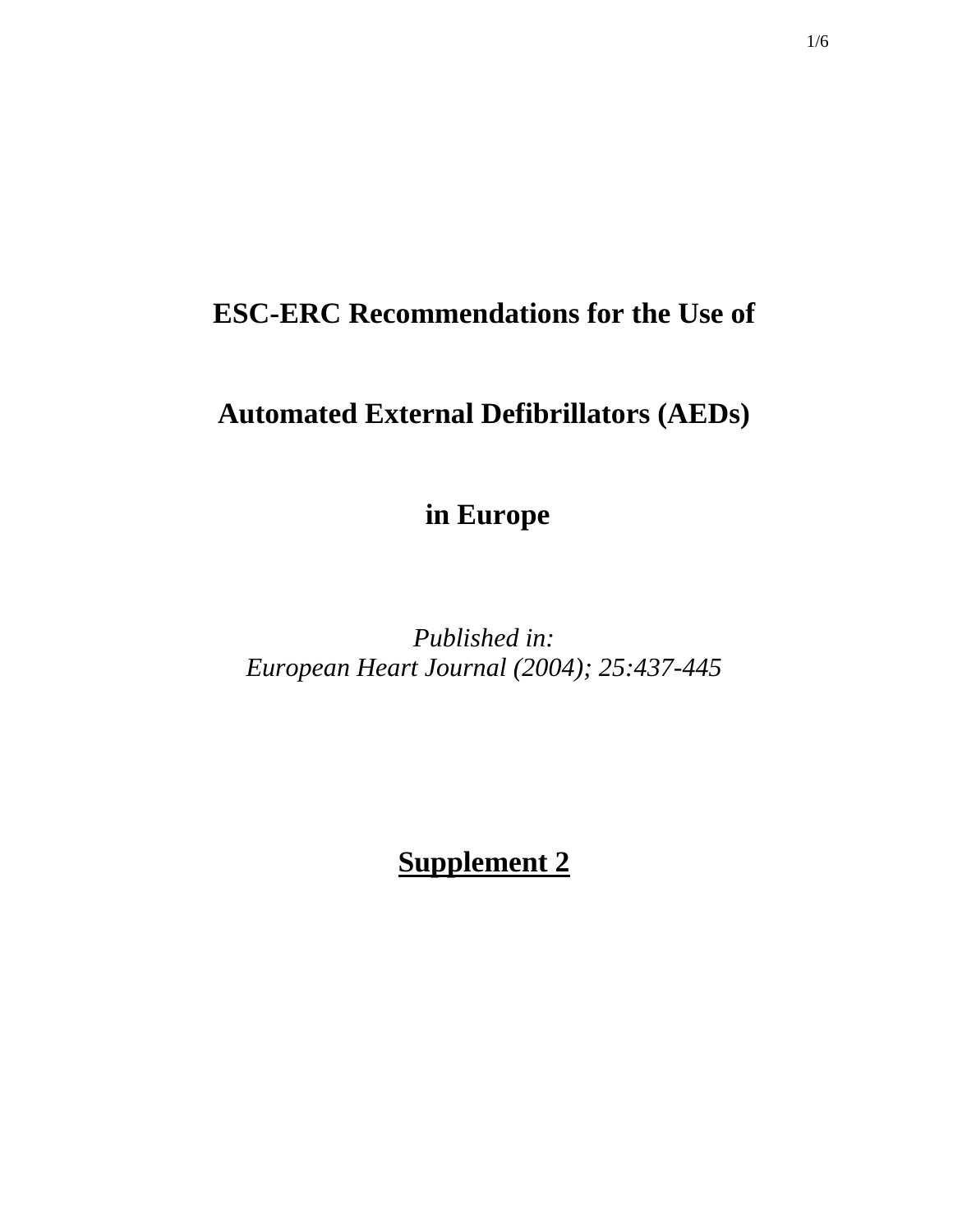## **AED Legislation & Organisation in Europe**

Unfortunately, after so many years, AEDs-programmes are only partially implemented in Europe. Reasons for slow implementation are lack in awareness and discrepancies in organisational and legislative aspects. The structure and organisation of the EMS-system and the legislation controlling defibrillation are still very different throughout in Europe. In some countries no law regulates the use of defibrillators, but where legislation is established it is essential that it ensures the permission to health care workers and lay people to use AEDs. Furthermore, despite that in the 1997 European Union had recommended that the emergency telephone number 112 should be operational in all member states, this goal is still far from being accomplished (Table I). In all European countries, the number 112 exists, but in most countries another telephone number is currently in use for medical emergencies. It is clear that unless organisation and legislation of EMS across Europe is harmonized, it is difficult to set common goals and to allocate resources to reach them in Europe.

The Panel of the Consensus Conference has performed a survey by distributing a questionnaire to key physicians actively involved in EMS-systems and in out-of-hospital resuscitation in order to obtain updated information on legislation and organisation of defibrillation in Europe. The outcome of the survey is reported in Table I and Table II.

Data emerging from the survey suggests that there are striking differences in the organisation of the Emergency Medical Service (EMS) system in Central and Eastern European countries as compared to Western European countries. In most Central and Eastern European countries, but only in a few Western European countries, a medical doctor has an active role in the first responding emergency team, and is very often responsible for operating the manual defibrillator that is on board of the ambulance. In most Western European countries, the first responding emergency team consists of ambulance personnel with qualification for performing Basic Life Support (BLS) indicating the existence of an infrastructure for providing early defibrillation.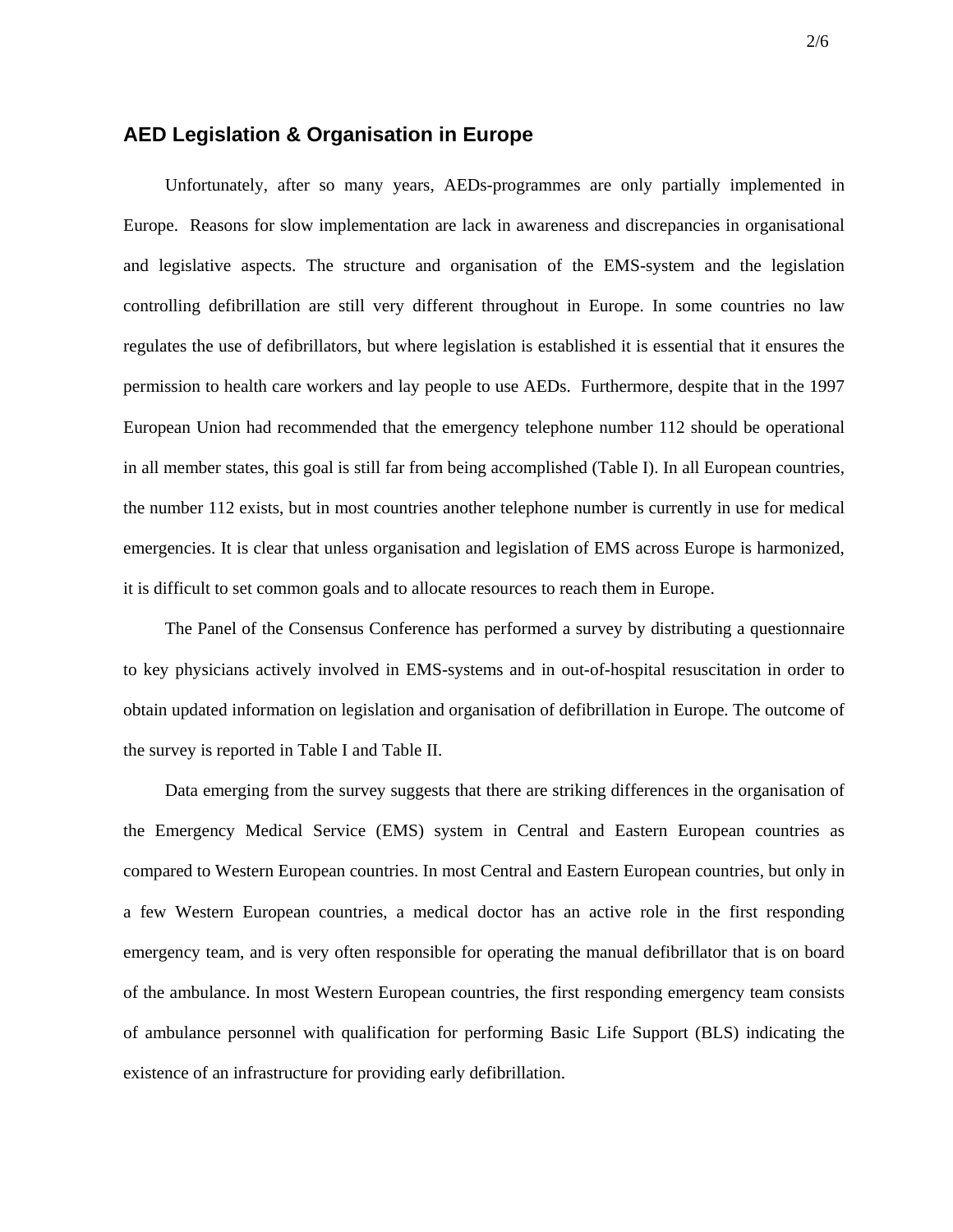In most European countries, the police force is not integrated in the EMS system,

while in several countries fire-fighters are a fundamental component of the EMS systems.

Legal support for the use of a defibrillator by non-medically trained people is extremely heterogeneous throughout Europe but the overall legal climate is rather positive. Defibrillation by trained first responders is covered by law, or is covered by the medical authorities. The absence of a specific legislation in the remaining countries should, in theory, not be a formal obstacle, but it may slow down the implementation.

Nowadays it is a legal or moral duty for every citizen and common person in Europe to provide help to the best of their knowledge to a person in danger, providing this does not involve personal risk.

Only in 2 of the responding countries, common citizens are legally explicitly not allowed to purchase or to use an AED.

In summary, the legislation in Europe is heterogeneous but ready to incorporate the use of AEDs by non-medically qualified first responders. Slow implementation is mainly the result of limited perception of the importance of early defibrillation programmes and by traditions and reluctance to introduce novel systems. A Europe-wide legislation or recommendation issued by the European policy makers and supported by all involved major health care and scientific societies, would promote implementation of this lifesaving strategy that is strongly supported by scientific evidence.

## **Abbreviations for tables I & II:**

 $CA = Cardiac$  Arrest;  $EMT = Emergency$  Medical Technician;  $EMT-B =$  ambulance person qualified to perform BLS;  $BLS = Basic Life Support; EMT-D = amplitude person qualified to perform$ Defibrillation; EMT-ALS = ambulance person qualified to perform ALS;  $ALS = Advance$  Life Support; RN= Registered Nurse; MD= Medical Doctor;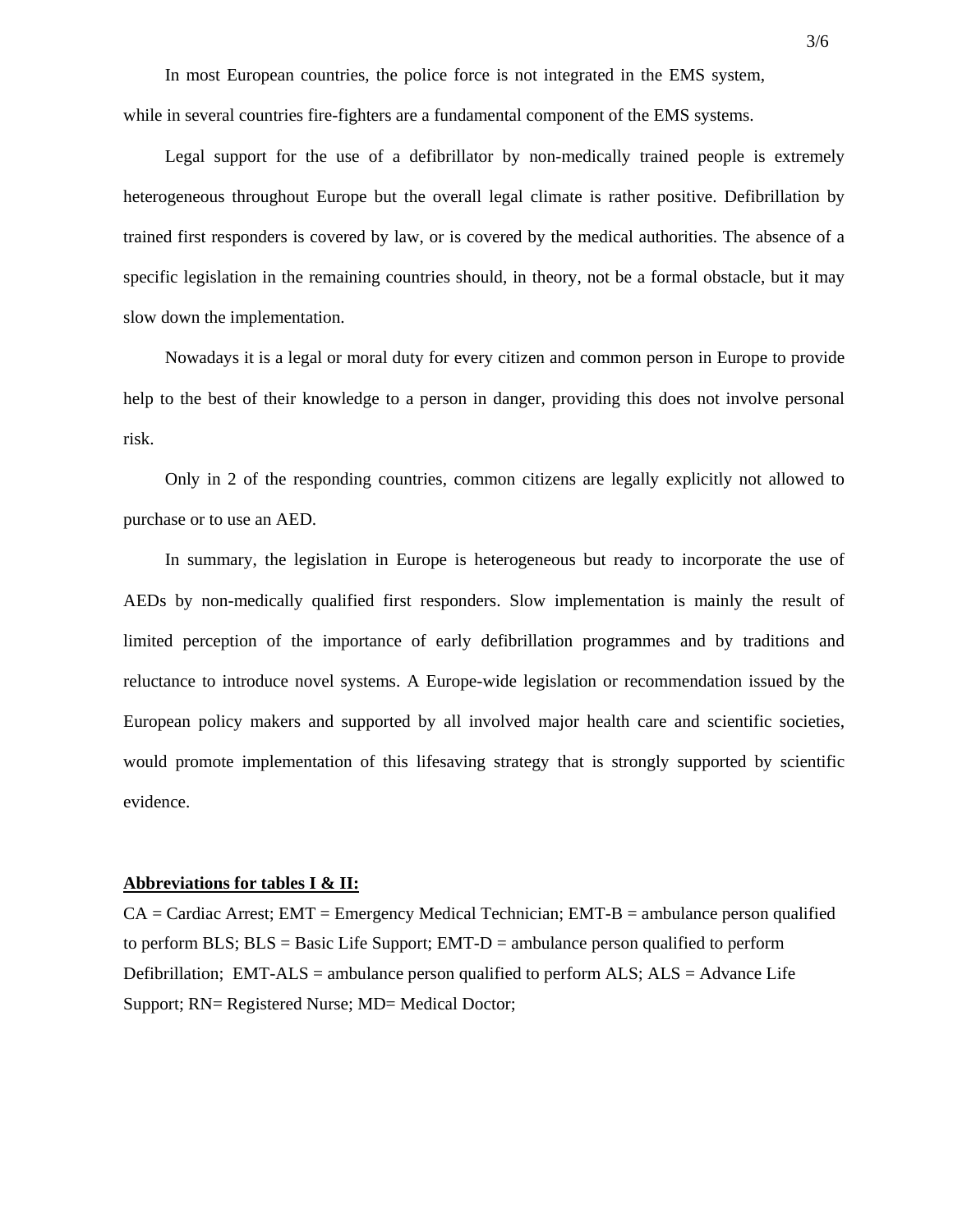| Country               | <b>Phone number for CA</b> | $1st$ tier qualification         | <b>Police involvement?</b> | Fire brigade involvement? |
|-----------------------|----------------------------|----------------------------------|----------------------------|---------------------------|
| Austria               | 144                        | <b>EMT-D</b>                     | no                         | no                        |
| Belgium               | 100(112)                   | EMT-B or EMT-D or RN             | no                         | no                        |
| Croatia               | 94                         | $MD + EMT-B$                     | no                         | no                        |
| Czech Republic        | 155                        | $MD$ or $RN + EMT-B$             | yes                        | yes                       |
| Denmark               | 112                        | <b>EMT-B</b> or <b>EMT-D</b>     | no                         | no                        |
| Finland               | 112                        | EMT-D or fire-fighter            | no                         | yes                       |
| France                | 15, 18, 112                | fire-fighter                     | no                         | yes                       |
| Germany               | 112 (19222)                | EMT-B, EMT-D MD, EMT-ALS         | no                         | uncommon                  |
| Greece                | 166                        | $MD + EMT-B$                     | no                         | no                        |
| Hungary               | 104(112)                   | EMT-B or MD                      | no (start in 2003)         | $yes + AED$               |
| Iceland               | 112                        | $EMT-ALS + MD$                   | yes                        | no                        |
| Ireland               | 999 (112)                  | <b>EMT-D</b>                     | uncommon                   | uncommon                  |
| Italy                 | 118                        | EMT-B or EMT-D                   | uncommon                   | uncommon                  |
| The Netherlands       | 112                        | <b>RN</b>                        | uncommon                   | uncommon                  |
| Norway                | 113                        | EMT-D or EMT-ALS or MD or RN     | no (start in $2003$ )      | no (start in $2003$ )     |
| Poland                | 999 (112)                  | $MD + RN + EMT-B$                | no                         | no                        |
| Portugal              | 112                        | EMT-B or MD                      | uncommon                   | uncommon                  |
| Russian<br>Federation | 3                          | $MD + EMT-B$                     | no                         | yes                       |
| Slovak Republic       | 155                        | $MD + EMT-B$                     | yes                        | yes                       |
| Slovenia              | 112                        | $MD + EMT-D$                     | no                         | no                        |
| Spain                 | 112(061)                   | EMT-B or EMT-D $\pm$ RN or MD    | no                         | uncommon                  |
| Sweden                | 112                        | EMT-D, EMT-ALS                   | yes                        | yes                       |
| Switzerland           | 144                        | EMT-B or EMT-D $\pm$ RN $\pm$ MD | uncommon                   | uncommon                  |
| Turkey                | 112                        | $MD + RN + EMT-B$                | no                         | uncommon                  |
| <b>UK</b>             | 999 (112)                  | EMT-B or EMT-D or EMT-ALS        | yes                        | yes                       |